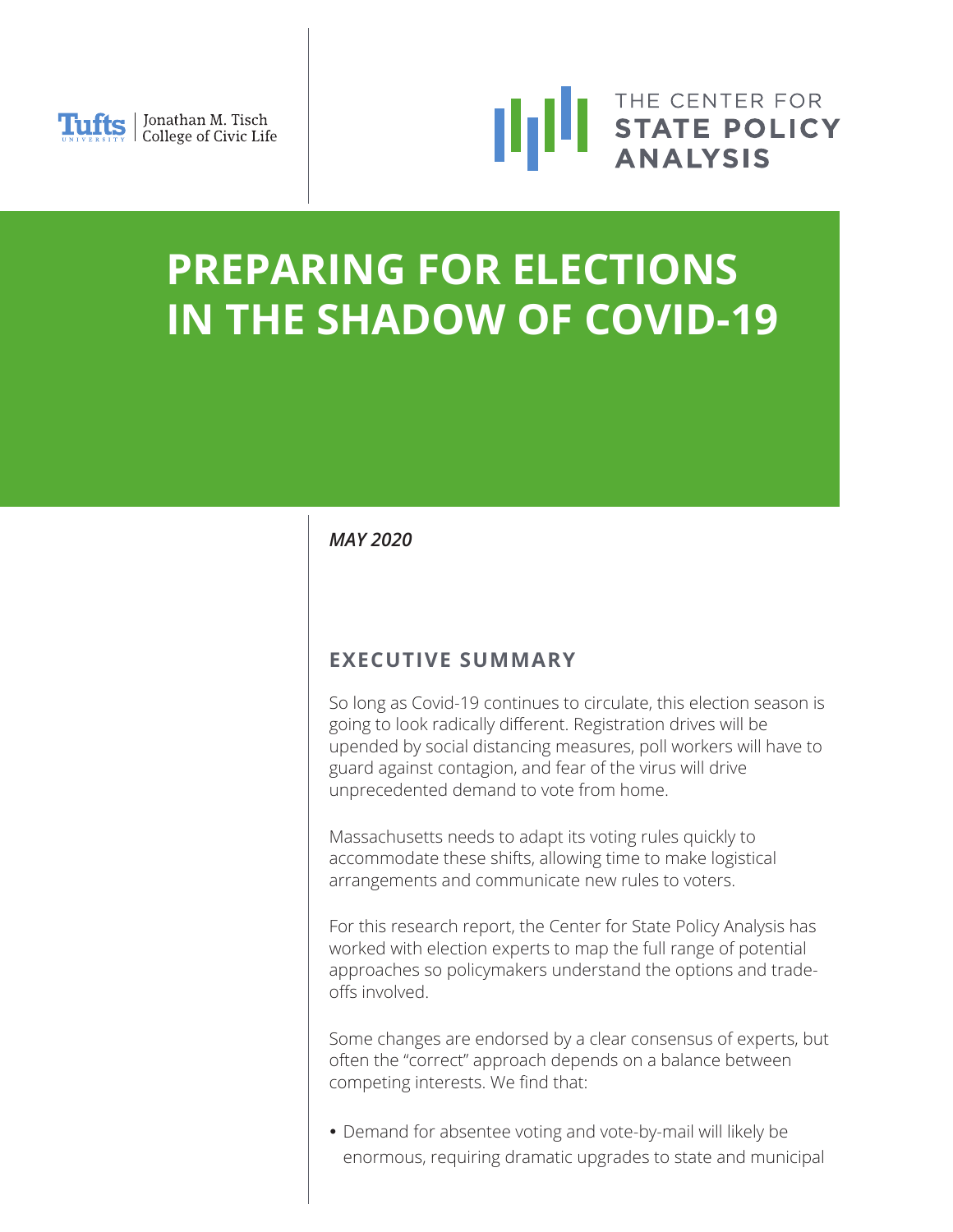capacity. Centralizing parts of this process could help alleviate the burden on cities and towns and reduce the risk of local bottlenecks.

- There is no definitive answer to the question of whether Massachusetts should automatically send absentee ballots to all registered voters, only a complex trade-off between expanded opportunity and election security.
- Polling places need to remain open as an option for all voters, including those with unstable housing, individuals with disabilities, and minority groups that have historically shown a preference for in-person voting. Allowing early voting for the September primary could also improve access.
- The cost of these changes could be substantial, particularly for cities and towns. However, Massachusetts has access to significant federal funding, including a large amount of unused money from the 2002 Help America Vote Act.
- Focusing on temporary changes just for this unusual cycle — could help build consensus, though permanent alterations make sense where there is already strong agreement and clear long-term need.
- Being overwhelmed by one crisis doesn't immunize Massachusetts from other risks, and contingency planning needs to account for the threat of voter suppression, disinformation, and beyond.

The sections that follow delve deeper into these and other subjects, including how to support voter registration, partial centralization of the vote-by-mail process, requirements for safe polling places, and how lawmakers can assess complex trade-offs.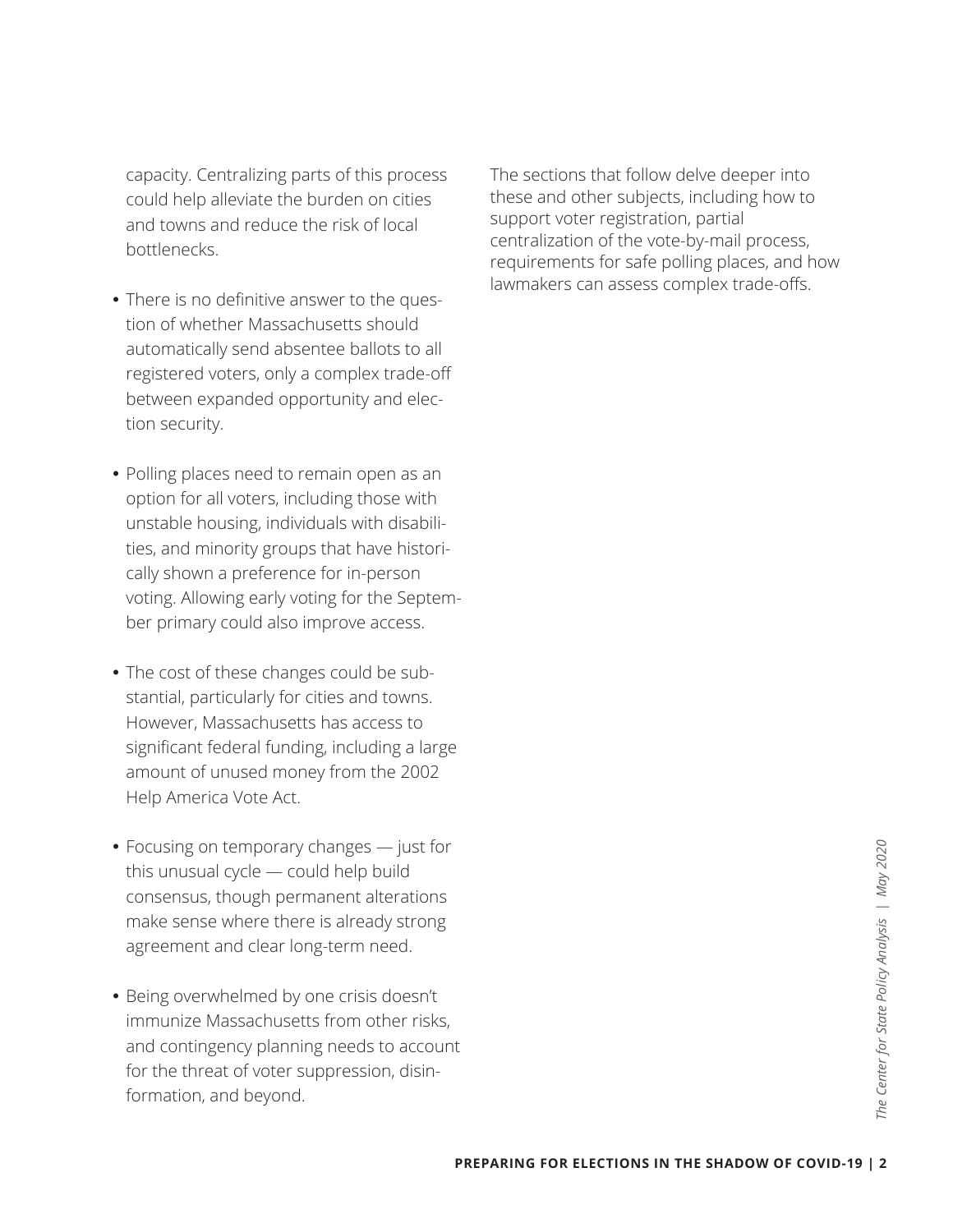# **MAKING TOUGH DECISIONS**

When facing these kinds of complex decisions — with no clear answer and steep trade-offs — it's helpful to stay cognizant of grounding principles and key dividing lines.

### *Core principles*

When it comes to effective elections, there's a strong consensus about the basic principles:

- 1) Give all potential voters the opportunity to cast ballots without facing undue burden or risk.
- 2) Protect the integrity of the vote by ensuring that all proper ballots are counted while fraud, error, and other irregularities are identified and redressed.
- 3) Maintain public confidence in the process by demonstrating a commitment to fairness, transparency, and security

Note that it's important to distinguish between #2 and #3 — safeguarding the integrity of the votes and maintaining the public's faith that you are safeguarding votes. Both matter when designing an election process.

#### *Temporary vs. permanent changes*

Treating Covid-19 as a temporary challenge demanding temporary fixes should lower the stakes of change and make it easier to build consensus. It could also allow for a more focused approach, as lawmakers concentrate on what's needed this year without worrying too much about long-term implications.

On the other side, a lot of policies are kept in place by inertia alone, and this year may be a rare chance to improve outworn, suboptimal policies and rethink how people vote in Massachusetts.

As a kind of middle ground, the legislature could treat temporary changes as pilot programs, with follow-on studies designed to track the impact and assess future viability.

# *September primary vs. November general*

Different approaches may be required for these two elections because they have different characteristics.

At the most basic level, the primary is party-specific, tends to generate lower turnout, attracts more politically engaged voters, and has to be organized more quickly.

# **VOTER REGISTRATION**

No one knows exactly what life in Massachusetts will be like in the months ahead, but Covid-19 is likely to hamper voter registration.

Traditional voter registration drives, which involve face-to-face encounters and one-on-one assistance, will struggle to attract participants. And since these field operations are often the best way to register voters from marginalized communities, their disappearance creates an equity problem. Young voters could also be disproportionately affected, if college and high-school based registration drives are curtailed.

Citizens will still have options, including online registration for those with a driver's license and mail-in registration. But the state could widen opportunity by allowing voters to register much closer to or even on election day.

Election day registration is among the few **[proven](https://www.ncsl.org/research/elections-and-campaigns/same-day-registration.aspx)  [ways to increase turnout](https://www.ncsl.org/research/elections-and-campaigns/same-day-registration.aspx)**. Short of that, giving voters more time to register would alleviate concerns about mail delays and help spread out visits to town clerks.

**PREPARING FOR ELECTIONS IN THE SHADOW OF COVID-19 | 3<br>
PREPARING FOR ELECTIONS IN THE SHADOW OF COVID-19 | 3<br>
PREPARING FOR ELECTIONS IN THE SHADOW OF COVID-19 | 3<br>
PREPARING FOR ELECTIONS IN THE SHADOW OF COVID-19 | 3** One asset Massachusetts has is our recently launched **[automatic voter registration system](https://www.sec.state.ma.us/ele/eleavr/avridx.htm)**. Any residents renewing driver's licenses or applying for MassHealth are simultaneously registered to vote, which should expand voter rolls over time, though the system has not been in place very long.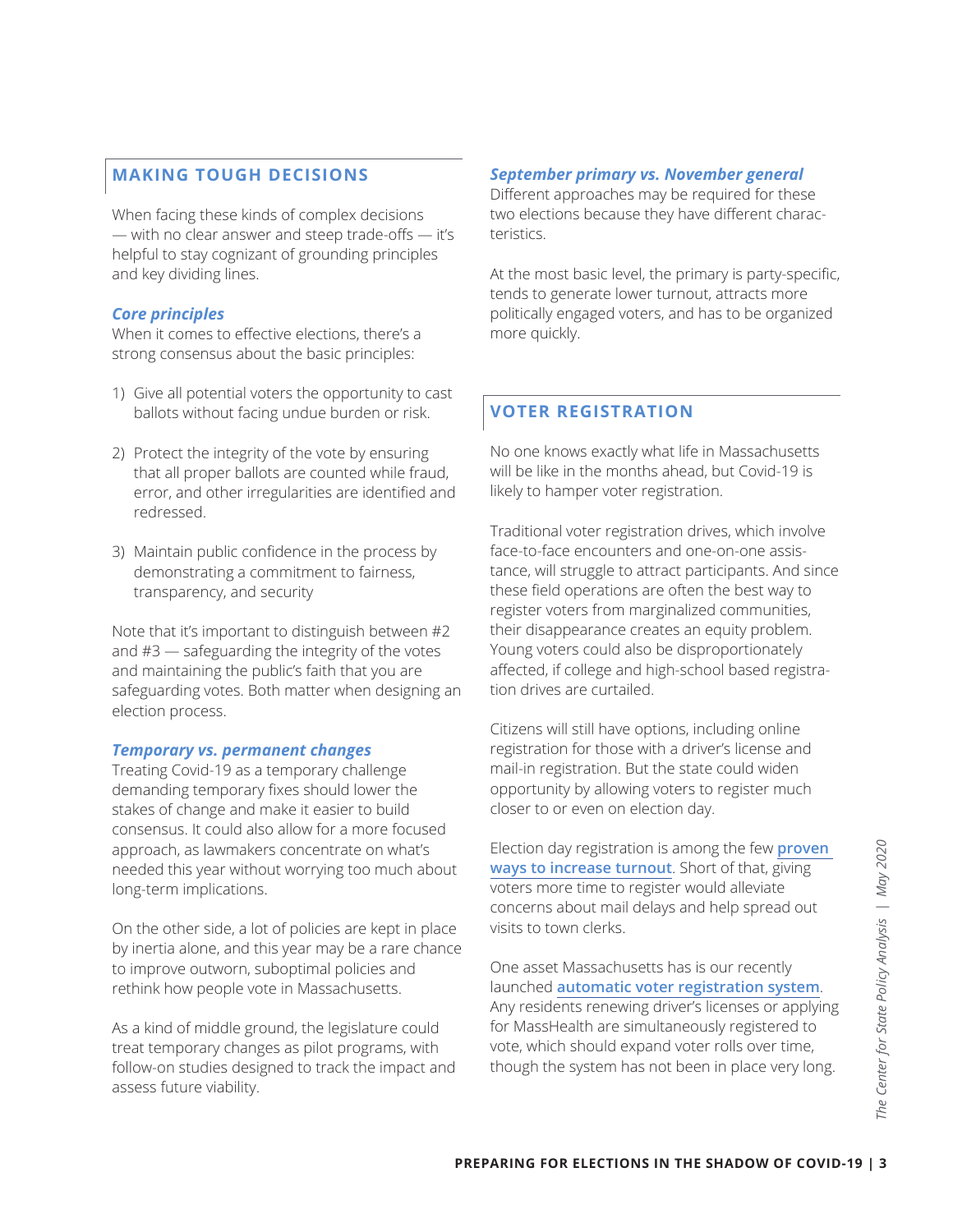# **VOTING AT HOME**

Under threat of Covid, hundreds of thousands — maybe millions — of state voters will want to cast their ballots without visiting a potentially crowded polling site. That will be a shock to the Massachusetts voting system, which has strict limits on absentee voting and where only **[4 percent of](https://fivethirtyeight.com/features/few-states-are-prepared-to-switch-to-voting-by-mail-that-could-make-for-a-messy-election/)  [registered voters](https://fivethirtyeight.com/features/few-states-are-prepared-to-switch-to-voting-by-mail-that-could-make-for-a-messy-election/)** were sent ballots in 2016.

Massachusetts is one of just 16 states that requires a valid excuse to obtain an absentee ballot. Voters need to be out of town, barred by religious belief, or unable to visit polling places due to a physical disability.

Lawmakers have found several workarounds for these austere restrictions, however, which could enable vastly more absentee voting in 2020.

The most straightforward approach is to declare Covid-19 a valid excuse for everyone in 2020. The legislature has already done this for elections through June 30, with a law saying anyone taking precautions related to Covid is effectively unable to vote by reason of physical disability — and is therefore eligible for an absentee ballot.**<sup>1</sup>**

There is another tack, though, involving a workaround introduced when the state began offering early voting in 2016. At that time, the state began a new program known as "early voting by mail," which allowed voting from home — with no excuse required — during the early voting period. That option has been expanded to apply to 2020 municipal and special elections.

While there is an argument for doing everything possible to support voting from home, simultaneously pursuing both absentee voting and early voting by mail is bound to generate confusion.

Each has slightly different rules and requirements, and even the most vigorous public communications campaign might not prepare voters to appreciate these subtleties or to choose between the two options.

Plus, the early-voting-by-mail approach has not been tested in the courts, and it's not clear whether it's consistent with constitutional provisions requiring a valid excuse for absentee voting. Relying on it would create a risk that a whole class of votes could face legal challenge.

### *Choice-point: send ballots or send applications*

Another hurdle to widespread absentee voting is figuring out how to get ballots into the hands of voters. It's a tricky question because it involves a difficult trade-off between voter participation and election security.

### **Option 1: Automatically send absentee ballots to all registered voters.**

The big advantage of this approach is the frictionless experience for voters, who will automatically receive a ballot at their doorstep. Other jurisdictions that send ballots in this way have seen some **[increased participation](https://electionlab.mit.edu/research/voting-mail-and-absentee-voting)**, particularly in lower-profile elections. While it's slightly trickier to do this for the September primary, we could take the modified approach of sending ballots to voters registered with a party while sending applications to unenrolled and independent voters.

Sending out ballots does have some downsides. Many of these ballots will end up at the wrong location because not all information in voter registration lists is accurate and up to date.**<sup>2</sup>** And because ballots can't be sent out too far in advance of election day, people may not have much lead time to request a new one if the first doesn't arrive at their current or preferred address.

of election day, people may not have much lead<br>
time to request a new one if the first doesn't arrive<br>
at their current or preferred address.<br>
What's more, if many ballots do end up at the<br>
wrong address, it could feed con What's more, if many ballots do end up at the wrong address, it could feed concerns about the integrity of the election process — especially at a time when exaggerated tales, or pictures, of misused ballots could go instantly viral.

Lastly, sending ballots directly to voters cuts out a key check in the vote-by-mail process. Generally in Massachusetts, absentee ballots are returned with a signature, and that signature is verified against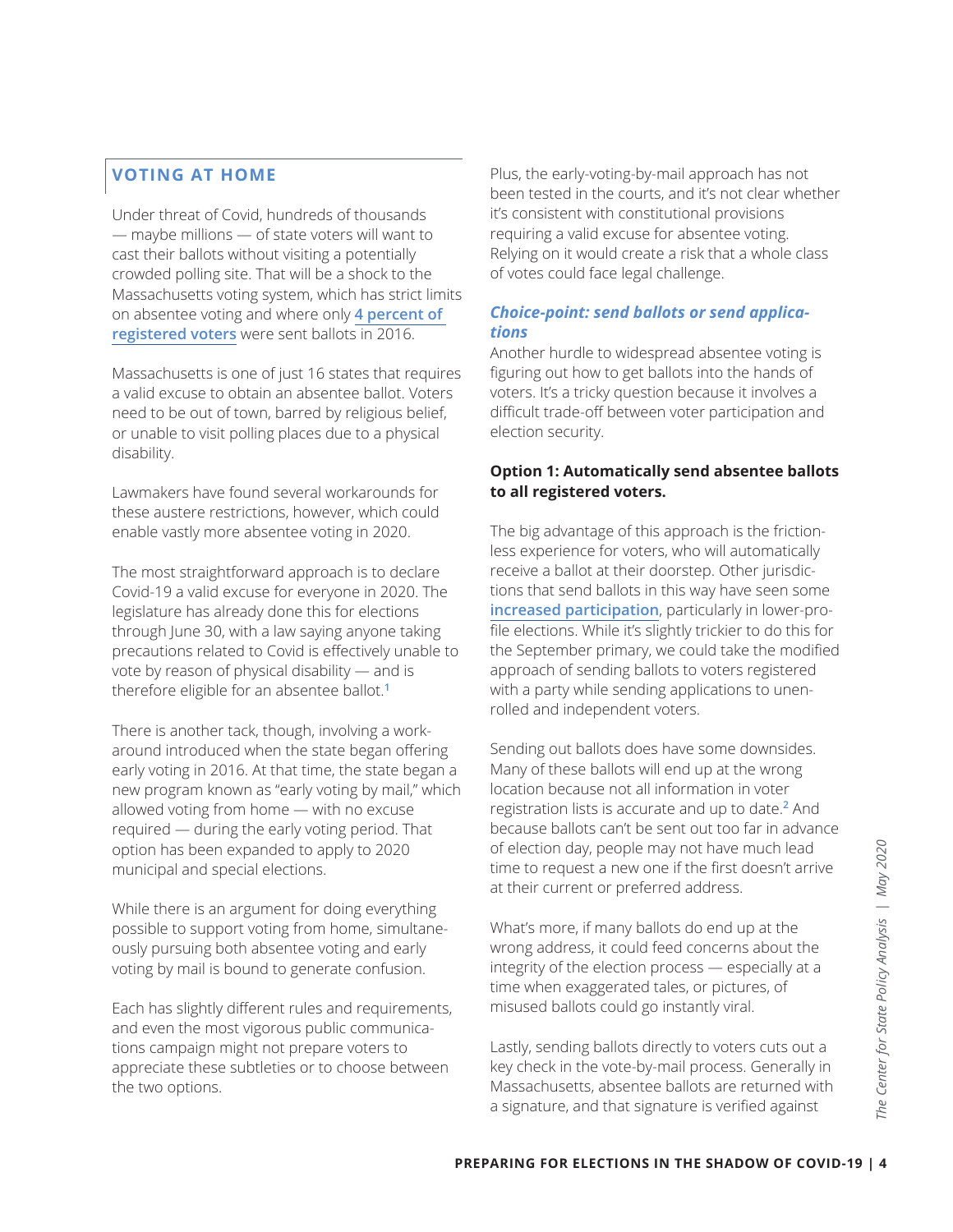the voter's application. No application means no signature check. (The process could be changed, however, to check ballot signatures against voter registration, and any fraudulent voter would still be liable to prosecution.)

#### **Option 2: Send applications, so voters can request absentee ballots.**

Distributing applications, rather than ballots, cuts down on security concerns, as misdirected applications are less incendiary than misdirected ballots. Plus, each submitted application would include a signature to be used for later verification.

Still, this approach has severe drawbacks. For voters, it creates an extra step, whereas research suggests that the surest way to invite participation is to make voting as easy as possible.

Just as important, it also creates an extra hurdle for cities and towns, which could prove a choke point in the entire vote-at-home effort. Unlike in option 1 — where a central processing site could send out all ballots without involving cities and towns in the distribution — sending applications requires much more town-level processing.

Massachusetts procedure calls for applications to be returned directly to cities and towns, which have to process those application and mail out corresponding ballots. If demand matches expectation, that could mean 10 to 20 times as many absentee ballot requests as in years past.

Such an increase would quickly tax the resources of municipalities, which can't scale their technology or manpower the way a big central location might. (Note that the problem of overwhelmed towns contributed to Wisconsin's **[troubled primary](https://www.nytimes.com/2020/04/09/us/politics/wisconsin-election-absentee-coronavirus.html)  [election](https://www.nytimes.com/2020/04/09/us/politics/wisconsin-election-absentee-coronavirus.html)**.)

#### *Managing the logistics*

Many other changes will be needed to meet the anticipated surge in demand to vote at home and scale up the state's systems for printing, distributing, collecting, and counting absentee ballots. As a gauge of potential scale, a bipartisan task force of

election experts has recommended that states have enough capacity to conduct a **[100 percent](https://static1.squarespace.com/static/5e70e52c7c72720ed714313f/t/5e9a2bbb56774a007cb56028/1587578501423/COVIDguidance)  [mail-based election](https://static1.squarespace.com/static/5e70e52c7c72720ed714313f/t/5e9a2bbb56774a007cb56028/1587578501423/COVIDguidance)**.

Here are some of the key issues that need to be addressed.

*Matching process and infrastructure*. Sending ballots to all registered voters requires one setup, sending applications another. But some greater centralization seems useful to allow for scaling, managing relationships with vendors, and controlling safety issues (such as the need to use return envelopes that don't require licking.) With municipal capacity a likely bottleneck, it may be helpful to offload the most time-intensive elements to a central processing site.

*Reducing the number of ballots*. Currently the state prints separate ballots for in-person voting, absentee voting, and early-voting-by-mail. At the very least, it should be possible to create a single vote-at-home ballot.

*Online ballot request and tracking*. Voters can request absentee ballots in a number of ways, including via mail, fax, or by emailing a picture of a printed and completed application. Adding a web-based request form might provide a convenient alternative, though it cuts against the need to collect a signature.

Separately, the state has tracking system that allows absentee voters to confirm that their ballots have been received and are being processed. But the system is relatively new and some stress-testing could help ensure its readiness to meet the greatly expanded needs of 2020.

have been received and are being processed. But<br>the system is relatively new and some stress-test-<br>ing could help ensure its readiness to meet the<br>greatly expanded needs of 2020.<br>**Multiple options for collection**. Even in *Multiple options for collection*. Even in states with 100 percent vote-by-mail, most voters don't actually return their ballots **[via the post office](https://www.brennancenter.org/our-work/research-reports/why-vote-mail-option-necessary)**. Instead, they visit local election offices or use dedicated drop boxes. Massachusetts allows voters to drop absentee and vote-by-mail ballots with the city or town clerk, but we can also set up drop boxes in other locations, potentially including secure and convenient spaces around town as well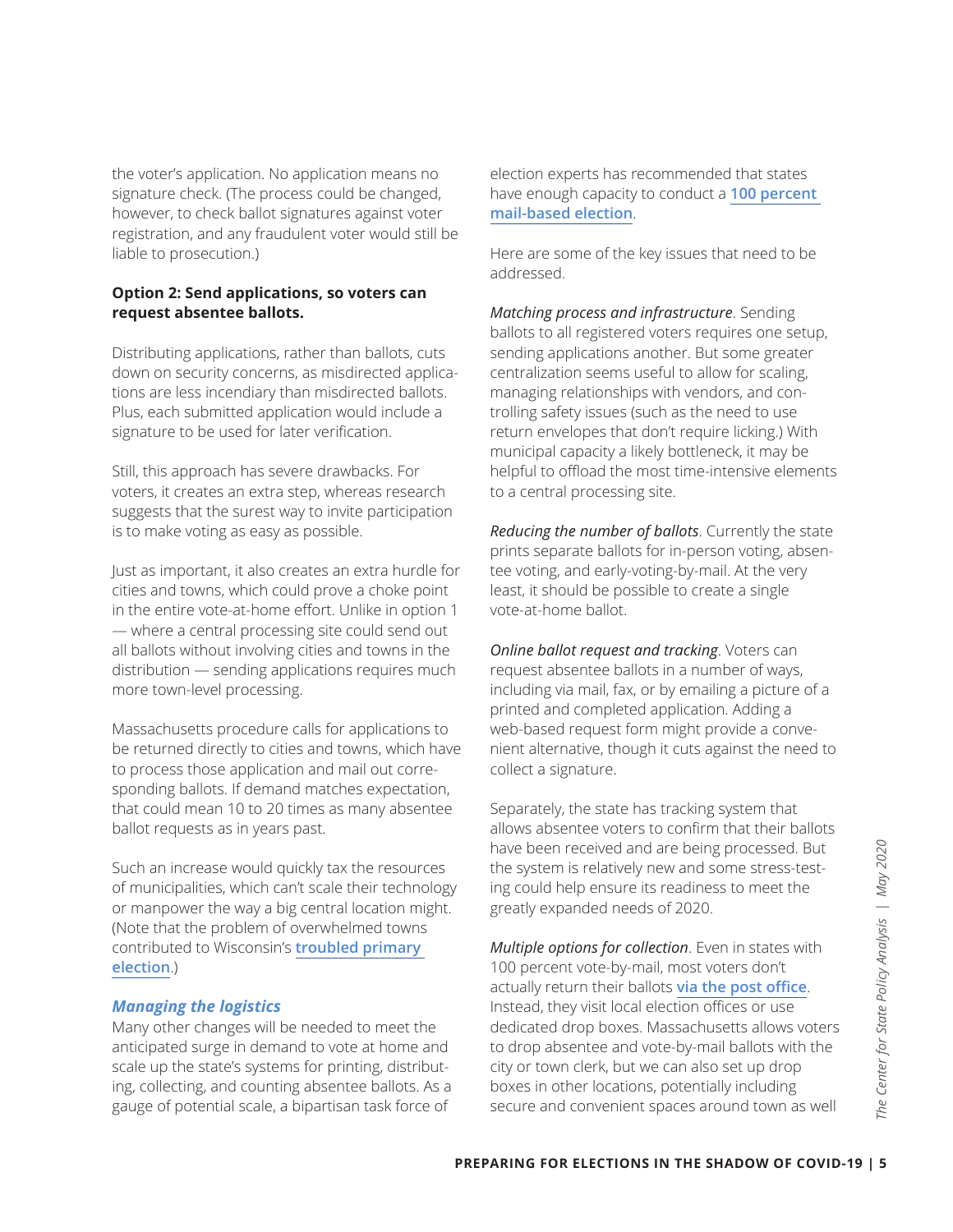as outside polling places during early voting and on election day. As a check on fraud Massachusetts should consider maintaining its rule that family members can deliver ballots for those with limited mobility or limited transportation options while other organizers or third-party parties cannot collect and submit ballots for voters.

*Prepaid postage*. Mailing a ballot may not be particularly expensive, but postal mail is less routine than it used to be — both because young people rarely mail letters and because buying stamps can mean being exposed to Covid. Having the state prepay postage for applications and absentee ballots eliminates this potential hurdle, but it may work best if combined with greater operational centralization (as it appears difficult for the state to prepay postage on letters going to individual cities and towns.)

*Consistent process to confirm signatures*. Given that signature matching is imperfect, the state needs to set consistent standards of evaluation and rapidly inform voters of any affected ballots.

*Timely counting*. Massachusetts doesn't permit absentee ballots to be processed and counted until election day, an approach that works when the number of absentee votes is small but could produce long delays this cycle. Allowing cities and towns to open envelopes and prepare ballots prior to the election could ease this concern. Current practice also requires absentee ballots to be counted at the appropriate precinct, whereas it might be valuable to setup dedicated locations with transparent security procedures, whether at the municipal clerk's office or in some other hub.

One open question is whether to accept ballots that arrive after election day — assuming they're postmarked in time. Doing so could help maximize participation but would also create delays in the reporting process.

*Expanded audits*. Given the changes afoot, it's important that Massachusetts expand its audit process to reflect the shifting distribution of votes across modes: early, in-person, drop-off, mail.

#### *Challenges with vote-at-home approaches*

Even when expertly managed, absentee voting and vote-by-mail create a distinct set of problems and challenges, which we can't easily address with new rules or laws.

For instance, in-person voters who fill out their ballot incorrectly will get an alert from the counting machine, giving them an opportunity to fix errors. Not so with at-home voting. Hence, vote-at-home tends to result in a higher number of discarded votes, and there's some indication that voters from racial and ethnic minority groups are **[dispropor](https://www.aclufl.org/sites/default/files/aclufl_-_vote_by_mail_-_report.pdf)[tionately affected](https://www.aclufl.org/sites/default/files/aclufl_-_vote_by_mail_-_report.pdf)**.

Coercion is another issue that's difficult to redress. Alone in a voting booth, voters are free to fill in bubbles at their discretion; but at the kitchen table there may be other pressures. In the most extreme case, imagine "ballot parties" where people gather on Zoom to vote, showing off their filled ballots in a way that expands the risks of social pressure.

Outright fraud is a problem too — not a big problem, by the numbers, but still an issue that's **[more common with vote-by-mail](http://web.mit.edu/supportthevoter/www/files/2014/01/Amer-Voting-Exper-final-draft-01-09-14-508.pdf)** than with other kinds of voting. One typical example involves political operatives who collect completed ballots from rival voters, promising to put them in the mail but instead making them disappear.

# **IN-PERSON VOTING**

For with vastly expanded options for absentee<br>
voting and vote-by-mail, in-person voting will likely<br>
remain the only meaningful option for some of the<br>
most vulnerable voters: those without stable<br>
housing or reliable acc Even with vastly expanded options for absentee voting and vote-by-mail, in-person voting will likely remain the only meaningful option for some of the most vulnerable voters: those without stable housing or reliable access to the internet, those with language and literacy issues, and those with disabilities who rely on special voting machines.

What's more, Black and Hispanic voters have traditionally **[favored in-person voting](https://electioninnovation.org/pandemic-vote-by-mail/)**, meaning they might be disproportionately affected by a too-aggressive reduction in the availability of polling places.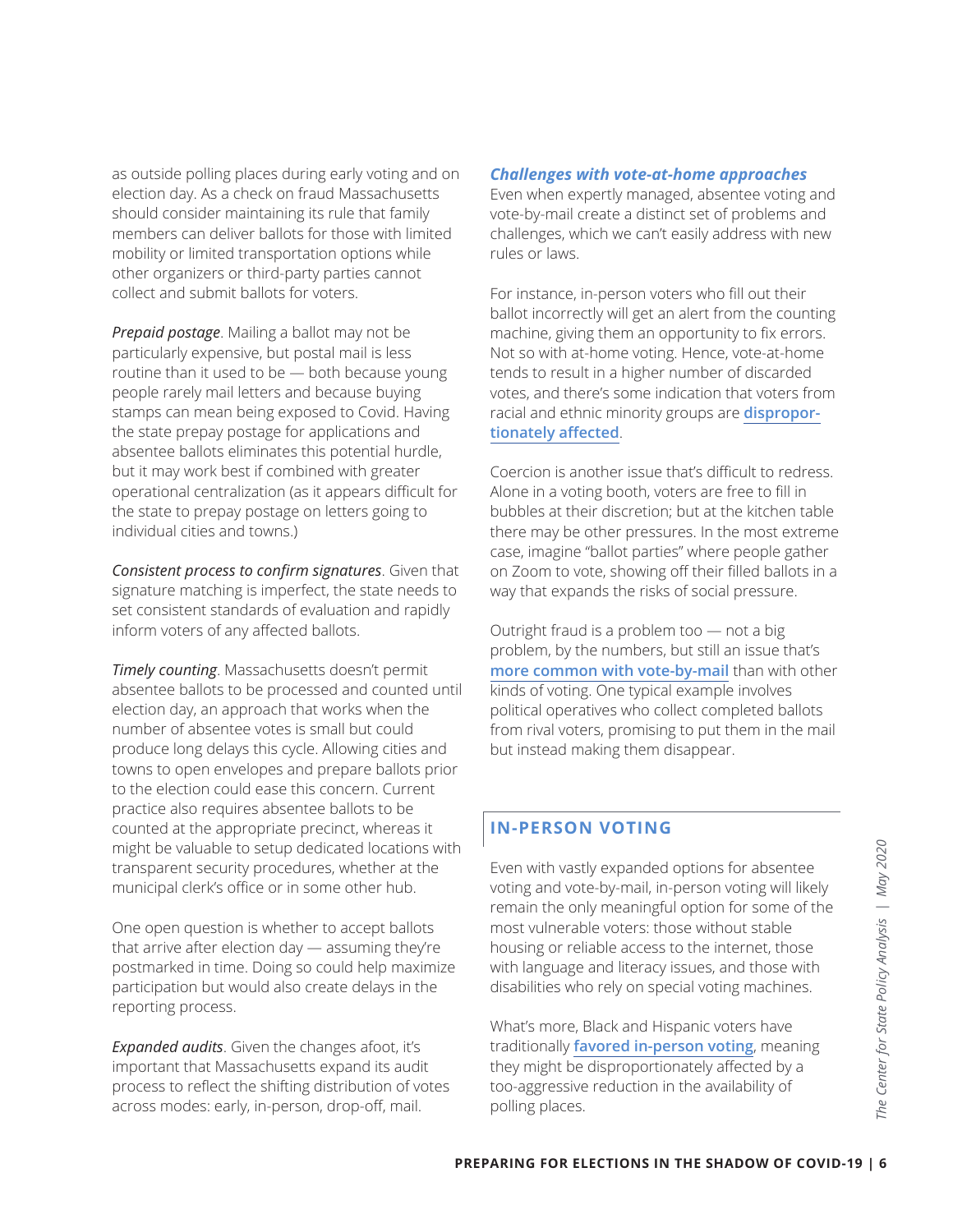Still, in-person voting will have to be reworked in order to maintain access while minimizing the risk of contagion. Lawmakers should consider the following options:

- Offer *early voting for the September primary*, in addition to the November election, so that in-person voting can be spread over multiple weeks to cut down dangerous crowding.
- Set requirements that conform to the *CDC's safety recommendations for polling sites*, including clear rules about social distancing, effective cleaning equipment, and appropriate handwashing.
- *Select safe sites*, which could mean moving voting locations out of senior centers and nursing homes, as well as closing schools on election day to minimize contact between voters and others.
- Recruit *poll workers from less vulnerable populations*, including younger residents and students rather than seniors who may face greater risks. The threat to poll workers is particularly high; they typically encounter about **[700 voters on](https://www.lawfareblog.com/ten-recommendations-ensure-healthy-and-trustworthy-2020-election)  [election day](https://www.lawfareblog.com/ten-recommendations-ensure-healthy-and-trustworthy-2020-election)**, whereas the average voter encounters just 20. Note that it may be necessary to train more poll workers than usual, in case of higher rates of illness on election day.
- Develop a plan to handle *voters who appear to be ill*. During South Korea's April election, all voters were required to wear masks and have their temperatures taken; those with even mild temperatures were separated and taken to dedicated voting booths.
- Allow cities and towns to use *curbside or drivethrough voting*. While not appropriate for all communities, allowing people to vote from their cars would help minimize contact, and should be possible if towns set aside large parking lots. Voters would drive up to a booth or tent, share their information to get a ballot and envelope, fill out that ballot in another area of the parking lot, then seal it and deposit in a drop-off box. In a more narrow approach, curbside voting could be limited to voters at high risk or those over 65.

 *Consolidate polling places* where possible. Overzealous consolidation could disenfranchise voters and sow confusion, leaving many unsure where to go on election day. But if a substantial number of voters really do switch to absentee, that should dramatically reduce demand for in-person voting, allowing for some rethinking of needs. One option is to create "vote centers" where people from a variety of different precincts can vote, but this may require digital poll books or some other method to prevent double-voting.

# **COMMUNICATION PLANS**

To avoid mass confusion and maintain high levels of participation, voters of all regions, ages, and backgrounds will need to be informed about the many meaningful changes in the 2020 election process, including new rules for registration, how to vote at home, methods for reporting potential fraud, changes to polling places, the expansion of early voting, precautions being introduced, and steps to take if you're feeling sick.

All this — and more — will need to be shared across communities, in multiple languages and various formats (print, radio, internet, etc.).

campaign to spread that information statewide.<br>
Should they go their 351 different ways, that<br>
information would be fragmented and harder to<br>
hear. One message that has to get through to<br>
voters is this: expect delays. Bot Having common rules across cities and towns makes a big difference. For instance, if municipalities could agree on a uniform process for handling absentee ballots, they could coordinate on a campaign to spread that information statewide. Should they go their 351 different ways, that information would be fragmented and harder to hear. One message that has to get through to voters is this: expect delays. Bottlenecks in the application process and generally stressed systems are likely to slow down many parts of the voting process, right up to the finale. It will take time for Massachusetts to count its unusually large number of absentee ballots, particularly if we opt to accept posted ballots after election day. And in the presidential race, the same delays could pile up in states across the country, deferring the tally for days or even weeks.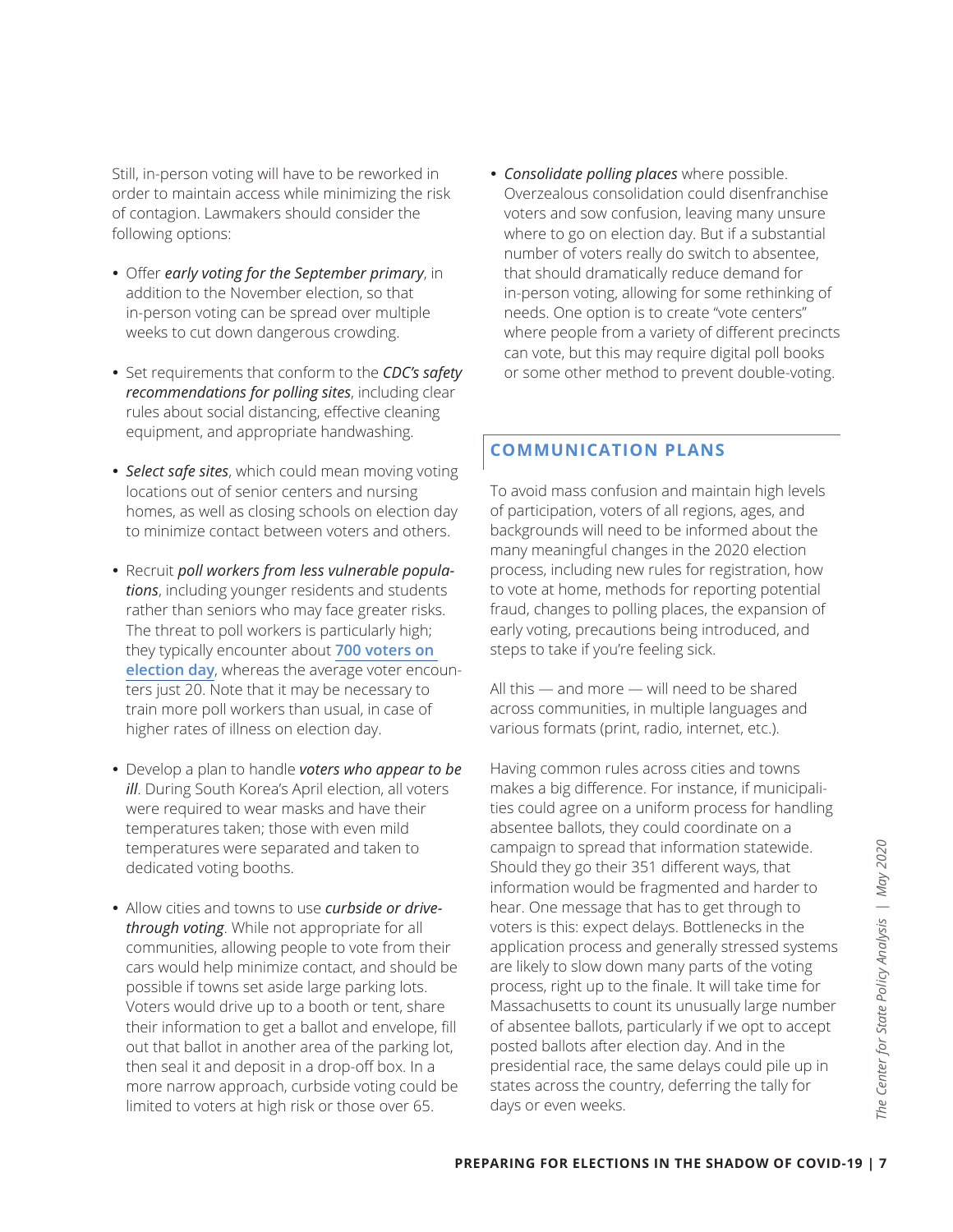# **COSTS**

Adapting our election system for of Covid-19 will likely increase costs, though the exact amount will depend on the logistical path we choose.

By **[one estimate](https://electionline.org/electionline-weekly/2020/04-23/)**, even the most efficient vote-bymail system costs about \$5 per absentee vote, which would add up to \$12 million if at-home voters make up 70 percent of all voters in November. A **[separate estimate from the Bren](https://www.brennancenter.org/our-work/research-reports/estimated-costs-covid-19-election-resiliency-measures)[nan Center](https://www.brennancenter.org/our-work/research-reports/estimated-costs-covid-19-election-resiliency-measures)** found that making vote-by-mail an option for all eligible voters in the state might cost \$20 million to \$30 million just for the general election.**<sup>3</sup>**

On top of this, making polling places Covid-ready will require additional funds, as would any expansion in early voting for the primary. (It's possible these costs might be offset by judicious consolidation of polling sites.)

The federal government could help defray some of the expense. As part of the recent CARES Act, Massachusetts is eligible for a roughly \$8 million grant covering Covid-related election costs, and the state also has access to as much as **[\\$40 million in](https://www.eac.gov/payments-and-grants/reports-on-state-expenditures)  [unused money](https://www.eac.gov/payments-and-grants/reports-on-state-expenditures)** from the 2002 Help America Vote Act.**<sup>4</sup>** Note that there are some strings attached — and not all election preparations can be covered by these funds — but the state should be able to get substantial federal support if desired.

More generally, the distribution of dollars needs to be carefully considered, as a large share of election-related costs are born by cities and towns, rather than the state itself.

# **CONCLUSION**

There is one last thing for Massachusetts to consider heading into the 2020 election season.

Difficult as it to see beyond our all-encompassing Covid crisis, the old concerns about election security and uncertainty have not disappeared.

They hover over the 2020 vote, waiting to materialize in the form of voter suppression, international interference, disinformation, or even natural disaster.

Having one crisis doesn't immunize you from others. Quite the contrary, it could make us look especially vulnerable in the eyes of potential malefactors. For this reason, the state needs to ensure the same level of non-Covid-related contingency planning as in any other year, with the same vigilance for election integrity.

# 曲川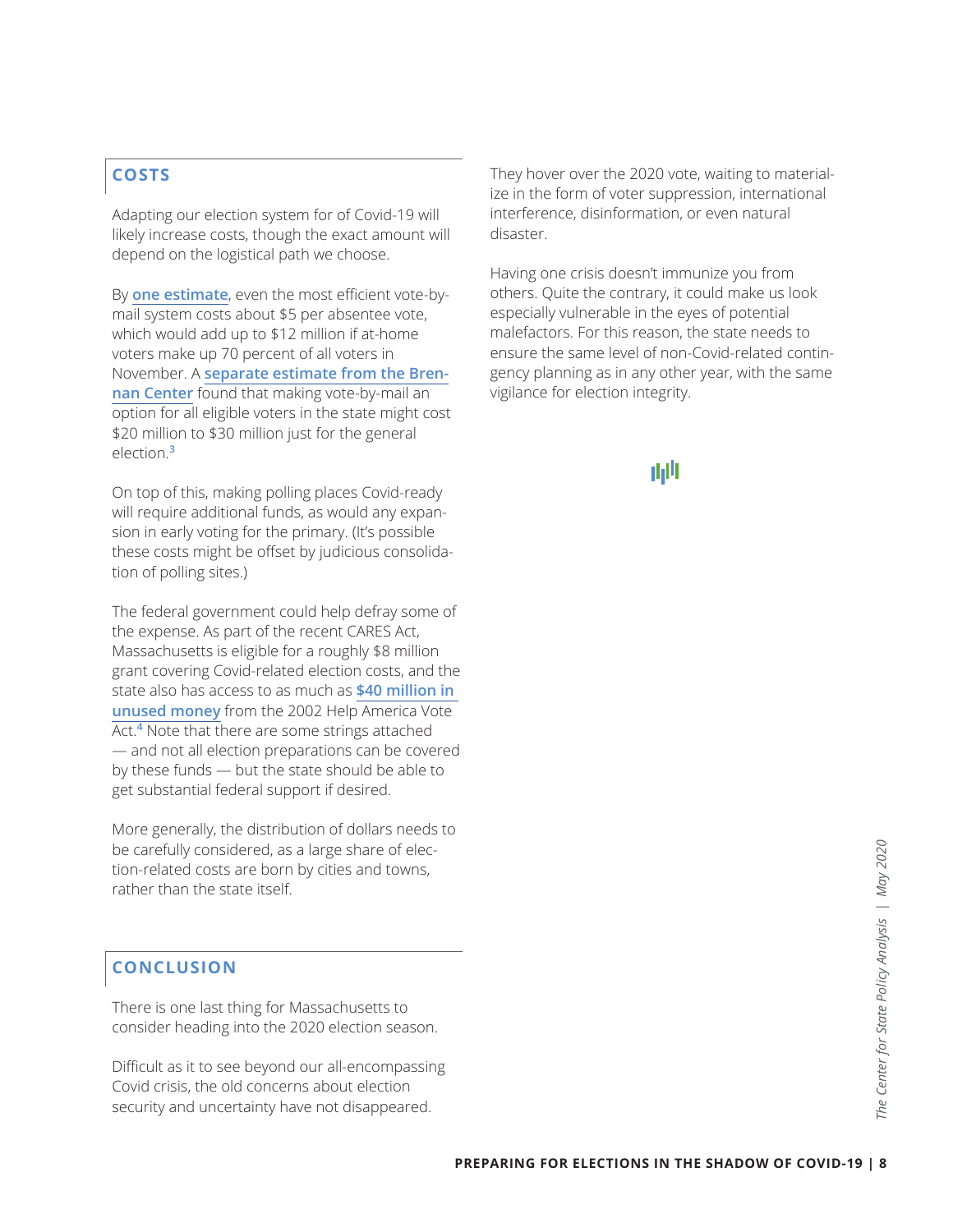# **Acknowledgments**

#### **Rachael Cobb**

*Associate Professor & Chair Political Science & Legal Studies* SUFFOLK UNIVERSITY

#### **Eitan Hersh**

*Associate Professor Department of Political Science* TUFTS UNIVERSITY

#### **Kei Kawashima-Ginsberg**

*Director, Center for Information and Research on Civic Learning and Engagement (CIRCLE)* TISCH COLLEGE OF CIVIC LIFE, TUFTS UNIVERSITY

## **Michael T. Morley**

*Assistant Professor College of Law* FLORIDA STATE UNIVERSITY

#### **Brian Schaffner**

*Newhouse Professor of Civic Studies Department of Political Science* TUFTS UNIVERSITY

#### **Charles Stewart III**

*Kenan Sahin Distinguished Professor of Political Science Department of Political Science* MIT